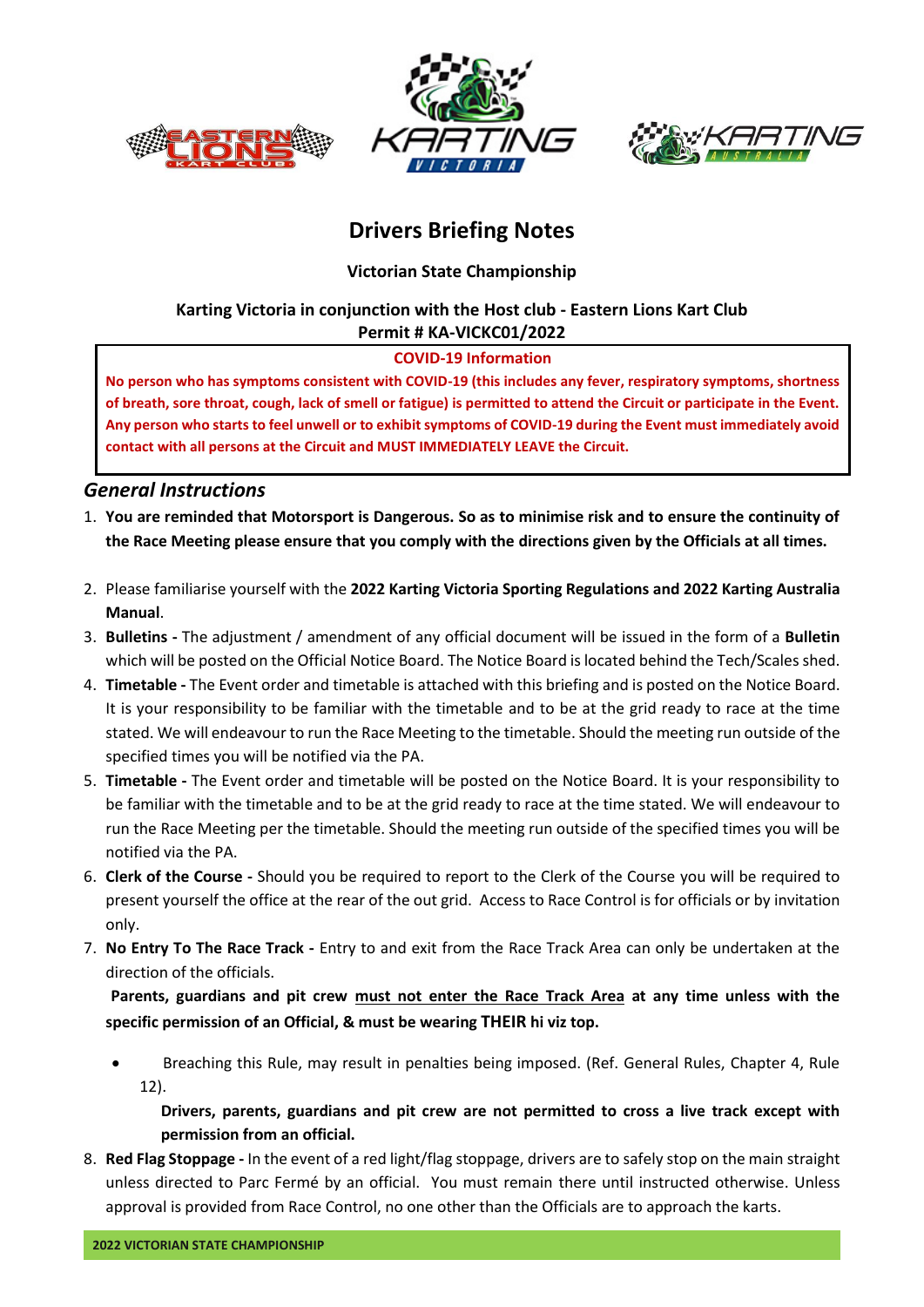





- 9. **OUT GRID and IN GRID ACCESS -** Access to the Out Grid and In Grid is STRICTLY limited to ONE (1) Driver and ONE (1) mechanic per Kart for the designated Class on the Out Grid at all times throughout the Meeting. The person accompanying the Driver MUST hold a current Driver's Licence or Mechanic and Pit Crew Licence.
- 10.**Weaving To Warm Up Tyres during Qualifying and Racing -** You are permitted to weave only **on your first lap** out on the track**. This will be the warm-up lap**.
- 11.**Rolling Starts –** Ref. Competition Rules, Chapter 1, Rule22. Drivers will be given one warm up lap prior to the commencement of the formation lap.

A Driver will have up to one (1) lap to clear the grid. The one (1) lap will end once the main group of Karts has passed the out grid gate.

The **Starts are to be conducted at a pace of approximately 45% of race pace as set by the Driver in pole position.** The obligation on the driver on pole is to set the starting pace of the Race. If the Judges Of Fact consider that you are running too fast, you will be penalised.

All drivers must drive at a constant speed in two lines – **no acceleration and deceleration, no braking until after the commencement of the Race in normal racing conditions**.

The signal of a **no start** is that the lights will remain yellow. If **no start**signal is given, all Drivers are required to maintain a reduced and constant speed until the end of the straight and remain in formation. Slow exit from out grid no weaving until on the race track.

- 12.**Code Of Driving Conduct -** Your attention is drawn to the Drivers Code of Conduct Competition Rules, Chapter 3.
	- All Drivers are expected to know what they are permitted to do on the Race Track.
- 13.**Remaining in your kart after an accident -** Your attention is drawn to Competition Rules Chapter 1 Rule 15 and the Code of Driving Conduct Rule 11 – Stopping on the track / Stalled Kart.

Any Driver who is unable to restart their Kart and drive off within 15 seconds of an incident, without breaching any Rules, must as soon as it is safe to do so, exit their Kart and get themselves and their Kart to a safe position.

- 14.**Transponder -** Your Transponder must be fitted to the kart in accordance with the Rules and operating prior to leaving the out grid. Your attention is drawn to Technical Rule Chapter 1 Rule 8 i) (iv). It is the Driver's responsibility to confirm that your entry details are correct including transponder numbers.
- 15. **Video Recording Systems -** It is compulsory for all Competitors to fit a camera to their Kart in a working condition from the start of the first practice session at. Failure to do so will result in Disqualification of the Competitor from the next practice session. In the event of it being the final practice session of the day the Competitor will start from the rear of the grid in qualifying.
- b) A separate SD Card must be used for each Championship Class contested at a Meeting.

c) Prior to the commencement of on-track activity on each day the Recording Medium used in the camera fitted to a Kart must be completely cleared and reformatted.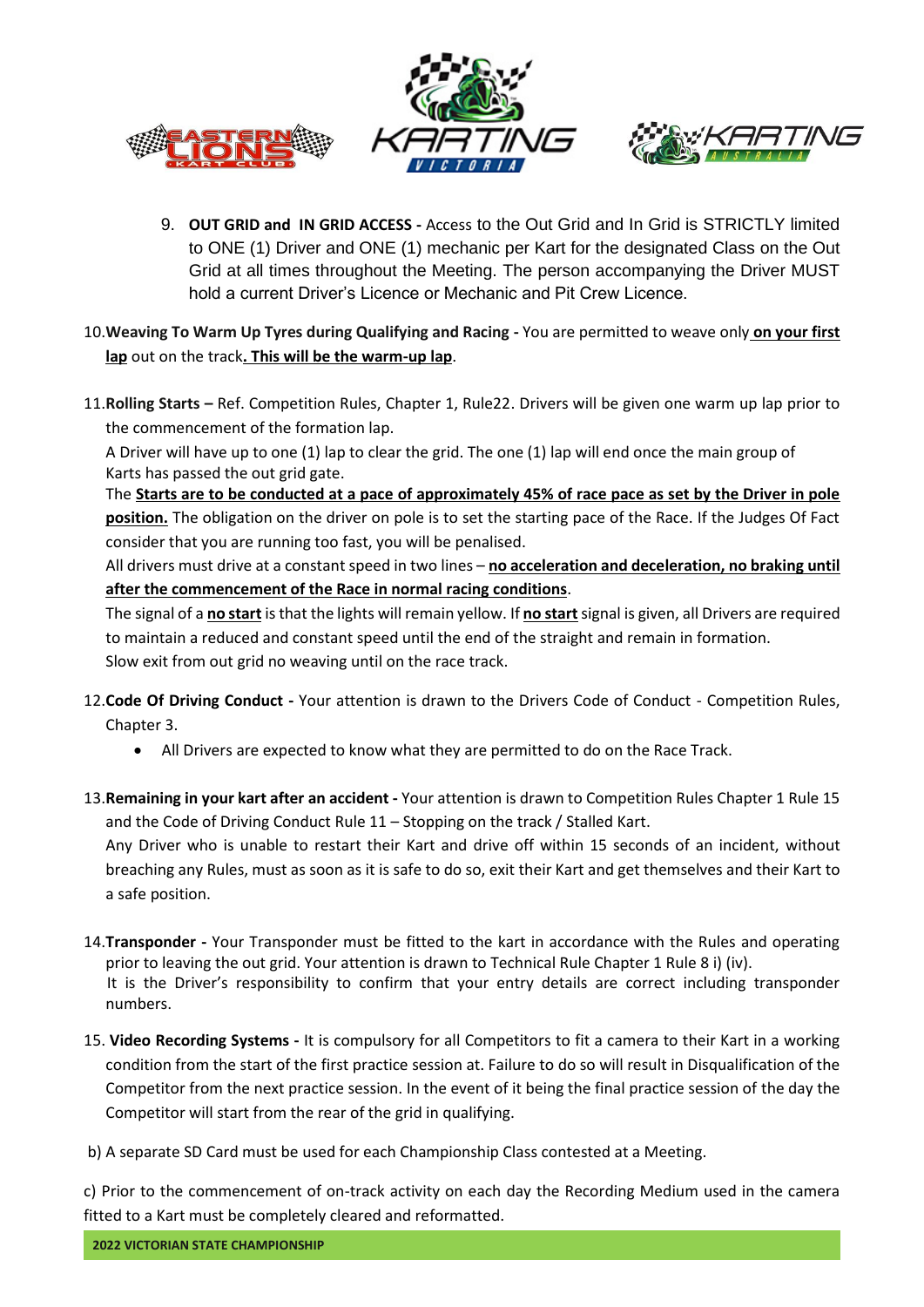





d) No recorded vision on the Recording Medium may be deleted from the time that on-track activity has commenced on each day of a Meeting until 0700 hours the next day, without the prior written permission of the Stewards.

16.**Alcohol and Drugs -** Your attention is drawn to General Rules Chapter 1 Rules 32 "Consumption of Alcohol / Drugs" and 33 "Alcohol and Drug Testing".

#### 17. **Protests -** Your attention is drawn to *General Rules Chapter 12*.

As Officials we cannot see everything that happens at the race Meeting and on the Race Track (no matter how hard we try.) It is for that reason that Competitors have a right of Protest. Chapter 12 outlines the process to be followed if you feel the need to lodge a protest. The process must be followed.

As a matter of principle, the lodging of a Protest is a serious matter. It will be taken seriously by the Officials and should be taken seriously by the Competitors. It is not an opportunity for a Competitor to create mischief or grief for another Competitor. The right to lodge a protest is there for a Competitor who is seriously aggrieved by something that has happened at the Race Meeting that has gone unnoticed by the Officials.

Your attention is drawn to *General Rules Chapter 12 Rule 8 – Vexatious Protests.*

#### **1. MISCONDUCT, INTIMIDATION ABUSE AND THREATS**

Your attention is drawn to *General Rules, Chapter 8, Rules 5 m) and u)*

Karting Australia holds the view that **a little respect goes a long way**.

We introduced the *RESPECT KARTING* program in 2019 but it seems that some Drivers, parents, pit crew members, and others who are "Bound by the Rules" (See General Rules, Chapter 1 Rule 5), still don't understand the negative impact that improper, unacceptable, or disrespectful behavior



towards our Officials and other Competitors has on our sport. This includes but is not limited to the use of foul language, swearing and/or abusive conduct directed towards or at our Officials.

Please be mindful that all our Officials are Volunteers give freely of their time to officiate at all Karting Meetings so that you can compete and enjoy our sport. Without their service, we would have no competition and we thank them on your behalf.

# **The CEO has issued instructions to increase the level of enforcement of these Rules. Event Specific Instructions**

**2. Formation Line**

**YOU MUST FAMILIARISE YOURSELF WITH THE FOLLOWING PROCEDURES AND WITH THE LOCATION OF THE:**

• **Red Formation Line**

**You will be given one warmup lap, then a formation lap. The formation lap will commence the first time you pass the control line. It is on this lap that you need to slow down and form up at the formation line.**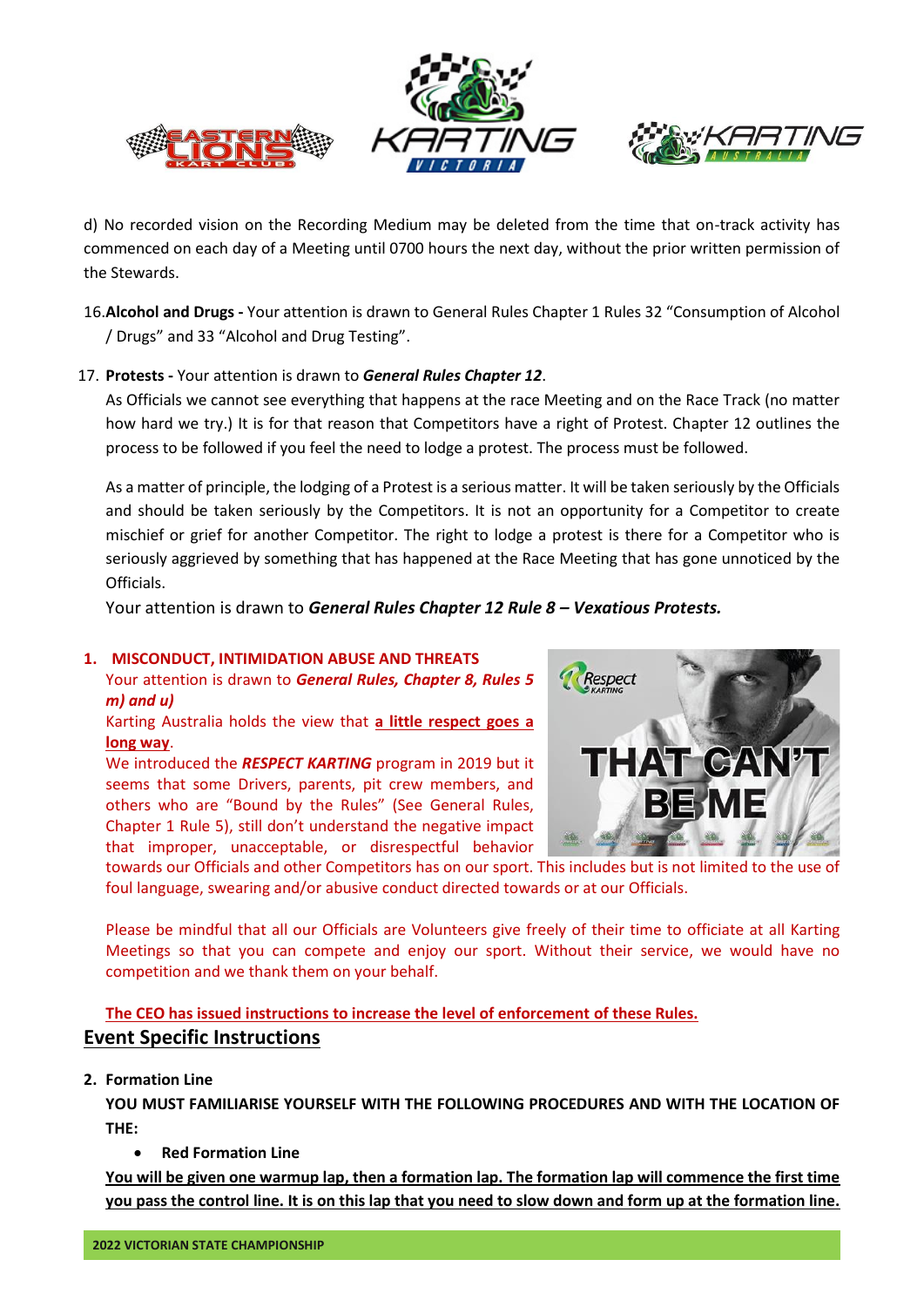





#### **2 Race Control Full Course Yellow**

Please refer to Article 23 of the PTSR. **YOU MUST FAMIALIARISE WITH THE FULL COURSE YELLOW PROCEDURES PRIOR TO THE COMMENCEMENT OF RACING.**

#### **Procedure**

- **i.** When the order is given to neutralise the Race, all Flag points will display yellow lights / waved yellow flags.
	- The order to neutralise the Race will be the words "FULL COURSE YELLOW".
	- A "**SLOW**" board (yellow board with the word "SLOW" written in black) will be displayed at the Start Line and generally one other location around the Race Track.
	- These will be displayed until immediately before racing recommences under Green Light/Flag conditions.
- **ii.** When the Full Course Yellow order is given, and yellow lights/ waved yellow flags are displayed, all of the karts in the Race must:
	- Stop racing, slow down (Ref.: Competition Rules Chapter 2 Rule 4 e) and line up behind the lead kart in single file.
	- Overtaking is strictly forbidden.
		- $\circ$  The sole exception to this is if a kart slows down because of a serious problem and cannot keep up.
	- Once the line has formed and it is safe to do so, drivers are permitted to weave on the straights to keep their tyres warm.
- **iii.** During the neutralised laps, the leading kart will dictate the pace of the other karts. All drivers should drive at a consistent, moderate speed.
	- All the other karts must remain in a tight formation. (One (1) kart length between each kart.)
- **iv.** When the Clerk of Course decides to end the neutralisation, he will order that the yellow lights be switched off and yellow flags will be held immobile (they will not be waved).
	- **Note: This will be the signal to the Drivers that the Race will resume the next time that the karts cross the Start Line.**
	- The "SLOW" boards will continue to be displayed until immediately before racing is recommenced.
	- The leading kart will continue to set the pace, at a consistent, moderate speed.
	- The line of Karts shall proceed towards the Control Line by driving down the centre lane marked on the Track. For the sake of clarity, the centre lane is the section of the Track between the side by side start lanes that are marked on the Track. All karts must remain inside these lines until their kart has crossed the control line.
- **v.** The Clerk of the Course will give the instruction to the Starter for the resumption of the Race.
	- The "SLOW BOARDS" will be withdrawn from the Race Track.
	- The Starter will switch the lights to Green to indicate the resumption of racing.
	- Drivers may accelerate only after the green flag is waved by the Starter.
		- $\circ$  Overtaking is prohibited until your kart has crossed the Control Line under Green Light / Green Flag conditions. The sole exception to this is if a kart slows down because of a serious problem.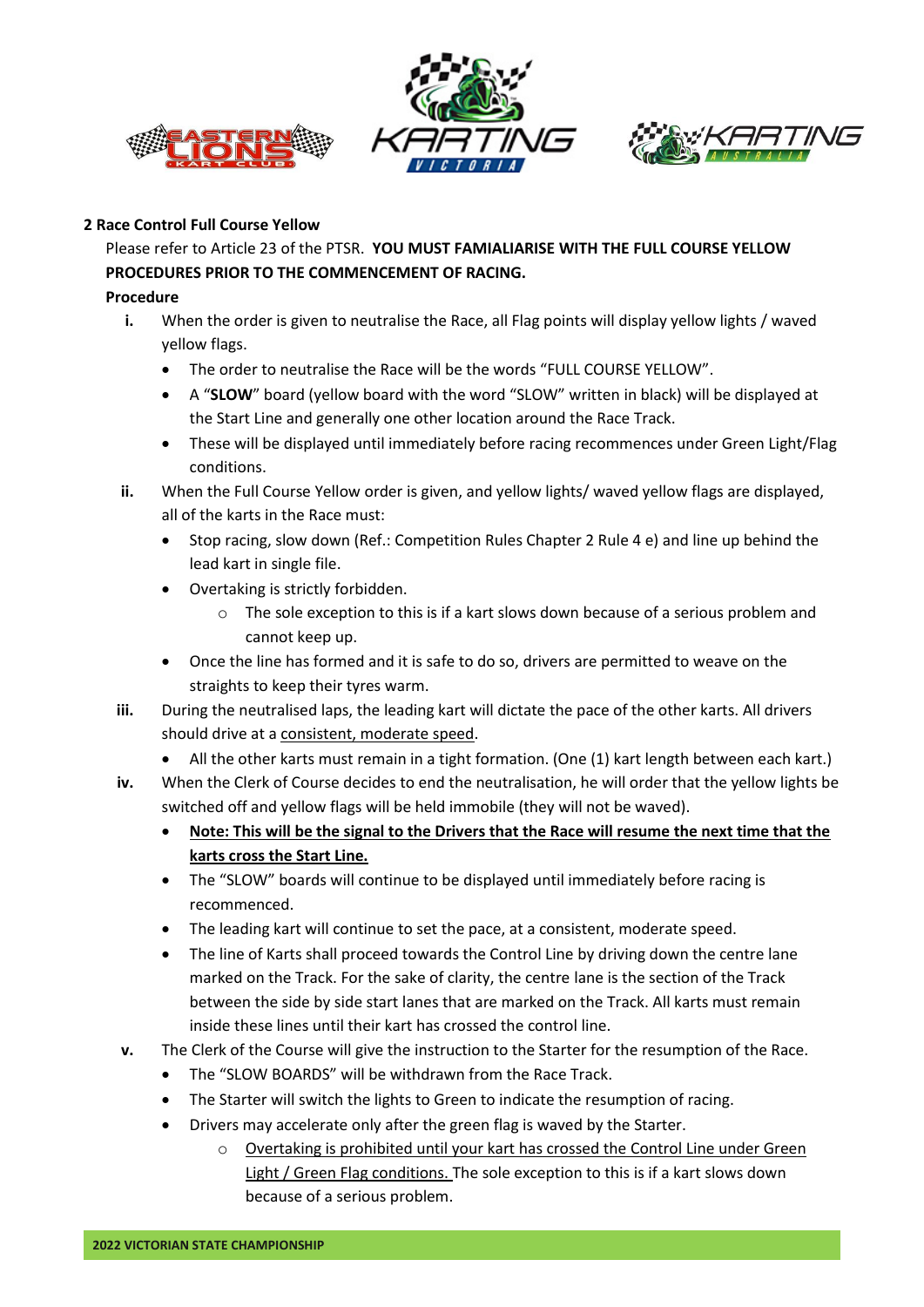





- **vi.** Each lap completed during the neutralisation will be counted as a racing lap.
- **vii.** If the race finishes during the neutralisation, the karts will take the chequered flag as usual.

#### **3. Race stoppage**

 When the signal to stop is given to the Drivers during a Race, Karts that are still running shall Immediately reduce speed, and proceed around the Track in accordance with the requirements of Competition Rules, Chapter 2 Rule 4 g).

 The Start procedures in accordance with Competition Rules, Chapter 1, Rule 22d) shall apply in the case of a first lap stoppage.

 From the time that a Driver reaches the Formation Line, it is forbidden for them to overtake another Driver.

 The practice of weaving to warm Tyres prior to the Slow Down line during the roll-up lap is permitted.

 The Driver who was leading the Race at the time of the stoppage shall set the speed at which all Drivers shall approach the Starting area (which shall be no more than approximately 40-50% of Race speed) in anticipation of a Start signal being given. The line of Karts shall proceed towards the Control Line by driving down the centre lane marked on the Track. For the sake of clarity, the centre lane is the section of the Track

between the side by side start lanes that are marked on the Track.

A Driver crossing the lane before crossing the Control Line after the Start signal is given will be penalised by the Stewards. The sole exception to this is if a Kart in front of it slows down because of an obvious problem

#### **4 Finish of Race /Chequered Flag**

 Once you have received the Chequered flag signalling the end of the race, you are required to cease racing and at a reduced speed return to the In-grid.

### **Upon stopping in the In-grid, drivers must exit their kart & stand beside the left rear wheel until instructed otherwise, failure to adhere to this directive.**

**Any Driver who leaves their Kart before any instructions to leave their kart is given by an official may receive a penalty. Recommended Minimum Penalty – two (2) places.**

#### **5. Miscellaneous**

Trolleys must be placed inside of the designated area .

No bikes, scooters, electric or otherwise, to be used during the meeting.

No pets, other than assistance animals permitted at the circuit.

Thank you for your attention and cooperation. Good Luck, may we all have a safe competition. Pam Arnett – Chief Steward **Russell White – Clerk of the Course.** 

**Distribution To:** Competitors, Official Notice Board, Stewards of the Meeting, Clerk of the Course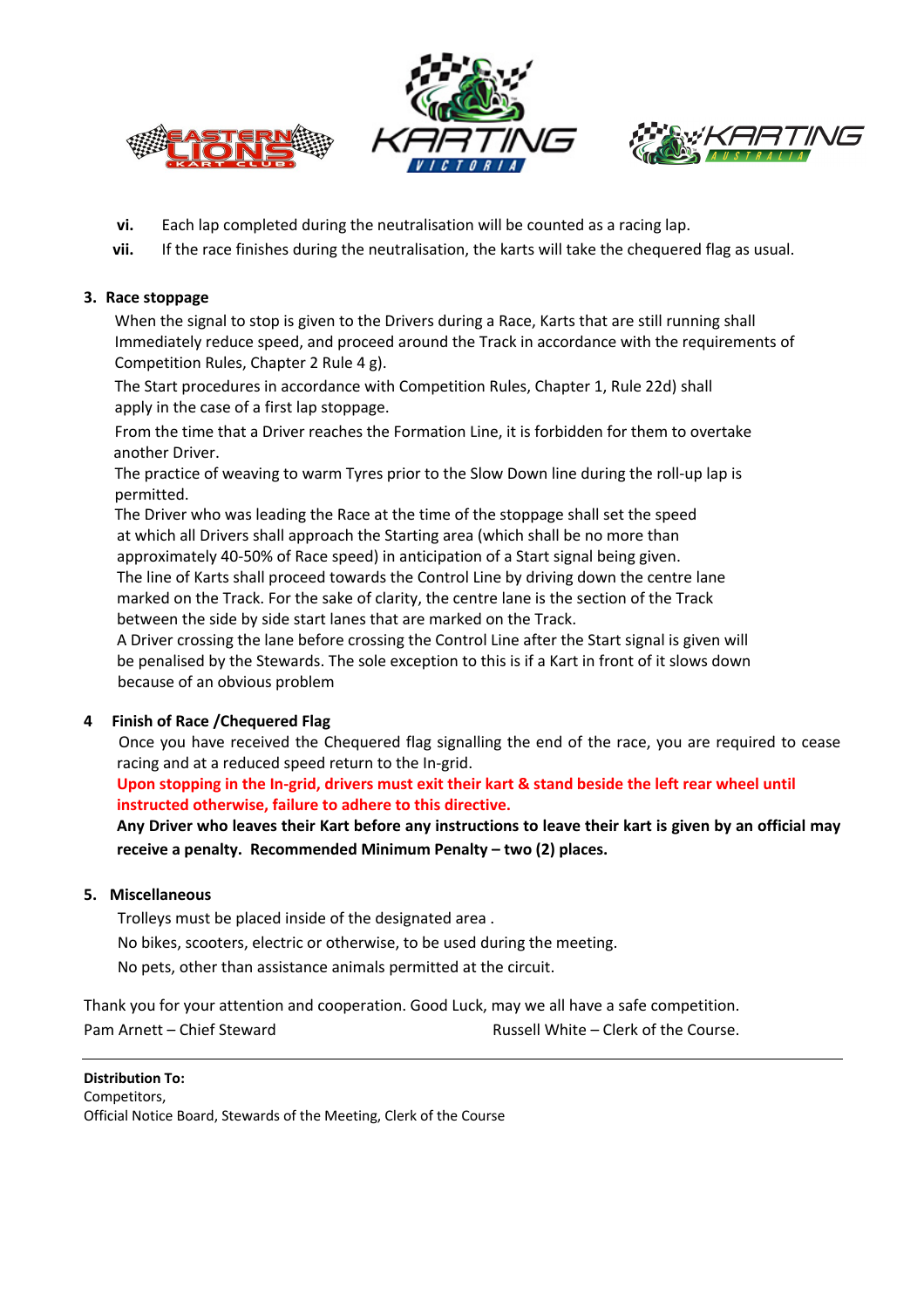| <b>FRIDAY</b>  |                            |                              |                   |                              |
|----------------|----------------------------|------------------------------|-------------------|------------------------------|
| <b>Start</b>   | <b>Finish</b>              | <b>Event</b>                 | <b>Track Time</b> | <b>Class</b>                 |
| 7:00           | Gates Open, Pit Allocation |                              |                   |                              |
| 7:45           | <b>Drivers Briefing</b>    |                              |                   |                              |
| 08:00          | 08:08                      | Practice 1                   | 08 Min            | <b>TaG Heavy</b>             |
| 08:10          | 08:18                      | Practice 1                   | 08 Min            | KA4 Junior Heavy             |
| 08:20          | 08:28                      | Practice 1                   | 08 Min            | Cadet 12                     |
| 08:30          | 08:38                      | Practice 1                   | 08 Min            | TaG 125 Light                |
| 08:40          | 08:48                      | Practice 1                   | 08 Min            | KA3 Senior Light             |
| 08:50          | 08:58                      | Practice 1                   | 08 Min            | KA3 Senior Medium            |
| 09:00          | 09:08                      | Practice 1                   | 08 Min            | KA3 Junior                   |
| 09:10          | 09:18                      | Practice 1                   | 08 Min            | Cadet 9                      |
| 09:20          | 09:28                      | Practice 1                   | 08 Min            | X30 Light                    |
| 09:30          | 09:38                      | Practice 1                   | 08 Min            | <b>Vic Combined Masters</b>  |
| 09:40          | 09:48                      | Practice 1                   | 08 Min            | KA4 Junior Light             |
| 09:50          | 09:58                      | Practice 2                   | 08 Min            | <b>TaG Heavy</b>             |
| 10:00          | 10:08                      | Practice 2                   | 08 Min            | KA4 Junior Heavy             |
| 10:10          | 10:18                      | Practice 2                   | 08 Min            | Cadet 12                     |
| 10:20          | 10:28                      | Practice 2                   | 08 Min            | TaG 125 Light                |
| 10:30          | 10:38                      | Practice 2                   | 08 Min            | KA3 Senior Light             |
| 10:40          | 10:48                      | Practice 2                   | 08 Min            | KA3 Senior Medium            |
| 10:50          | 10:58                      | Practice 2                   | 08 Min            | KA3 Junior                   |
| 11:00          | 11:08                      | Practice 2                   | 08 Min            | Cadet 9                      |
| 11:10          | 11:18                      | Practice 2                   | 08 Min            | X30 Light                    |
| 11:20          | 11:28                      | Practice 2                   | 08 Min            | <b>Vic Combined Masters</b>  |
| 11:30          | 11:38                      | Practice 2                   | 08 Min            | KA4 Junior Light             |
| 11:40          | 11:48                      | Practice 3                   | 08 Min            | <b>TaG Heavy</b>             |
| 11:50          | 11:58                      | Practice 3                   | 08 Min            | KA4 Junior Heavy             |
| 12:00          | 12:08                      | Practice 3                   | 08 Min            | Cadet 12                     |
| 12:10          | 12:18                      | Practice 3                   | 08 Min            | TaG 125 Light                |
| 12:20          | 12:28                      | Practice 3                   | 08 Min            | KA3 Senior Light             |
| 12:30          | 12:38                      | Practice 3                   | 08 Min            | KA3 Senior Medium            |
| 12:40          | 12:48                      | Practice 3                   | 08 Min            | KA3 Junior                   |
| 12:50          | 12:58                      | Practice 3                   | 08 Min            | Cadet 9                      |
| 13:00          | 13:08                      | Practice 3                   | 08 Min            | X30 Light                    |
| 13:10          | 13:18                      | Practice 3                   | 08 Min            | <b>Vic Combined Masters</b>  |
| 13:20          | 13:28                      | Practice 3                   | 08 Min            | KA4 Junior Light             |
| 13:30          | 13:38                      | Timed Prac 1                 | 08 Min            | <b>TaG Heavy</b>             |
| 13:40<br>13:50 | 13:48<br>13:58             | Timed Prac 1<br>Timed Prac 1 | 08 Min<br>08 Min  | KA4 Junior Heavy<br>Cadet 12 |
| 14:00          | 14:08                      | Timed Prac 1                 | 08 Min            | TaG 125 Light                |
| 14:10          | 14:18                      | Timed Prac 1                 | 08 Min            | KA3 Senior Light             |
| 14:20          | 14:28                      | Timed Prac 1                 | 08 Min            | KA3 Senior Medium            |
| 14:30          | 14:38                      | Timed Prac 1                 | 08 Min            | KA3 Junior                   |
| 14:40          | 14:48                      | Timed Prac 1                 | 08 Min            | Cadet 9                      |
| 14:50          | 14:58                      | Timed Prac 1                 | 08 Min            | X30 Light                    |
| 15:00          | 15:08                      | Timed Prac 1                 | 08 Min            | <b>Vic Combined Masters</b>  |
| 15:10          | 15:18                      | Timed Prac 1                 | 08 Min            | KA4 Junior Light             |
| 15:20          | 15:28                      | Timed Prac 2                 | 08 Min            | TaG Heavy                    |
| 15:30          | 15:38                      | Timed Prac 2                 | 08 Min            | KA4 Junior Heavy             |
| 15:40          | 15:48                      | Timed Prac 2                 | 08 Min            | Cadet 12                     |
| 15:50          | 15:58                      | Timed Prac 2                 | 08 Min            | TaG 125 Light                |
| 16:00          | 16:08                      | Timed Prac 2                 | 08 Min            | KA3 Senior Light             |
| 16:10          | 16:18                      | Timed Prac 2                 | 08 Min            | KA3 Senior Medium            |
| 16:20          | 16:28                      | Timed Prac 2                 | 08 Min            | KA3 Junior                   |
| 16:30          | 16:38                      | Timed Prac 2                 | 08 Min            | Cadet 9                      |
| 16:40          | 16:48                      | Timed Prac 2                 | 08 Min            | X30 Light                    |
| 16:50          | 16:58                      | Timed Prac 2                 | 08 Min            | <b>Vic Combined Masters</b>  |
| 17:00          | 17:08                      | Timed Prac 2                 | 08 Min            | KA4 Junior Light             |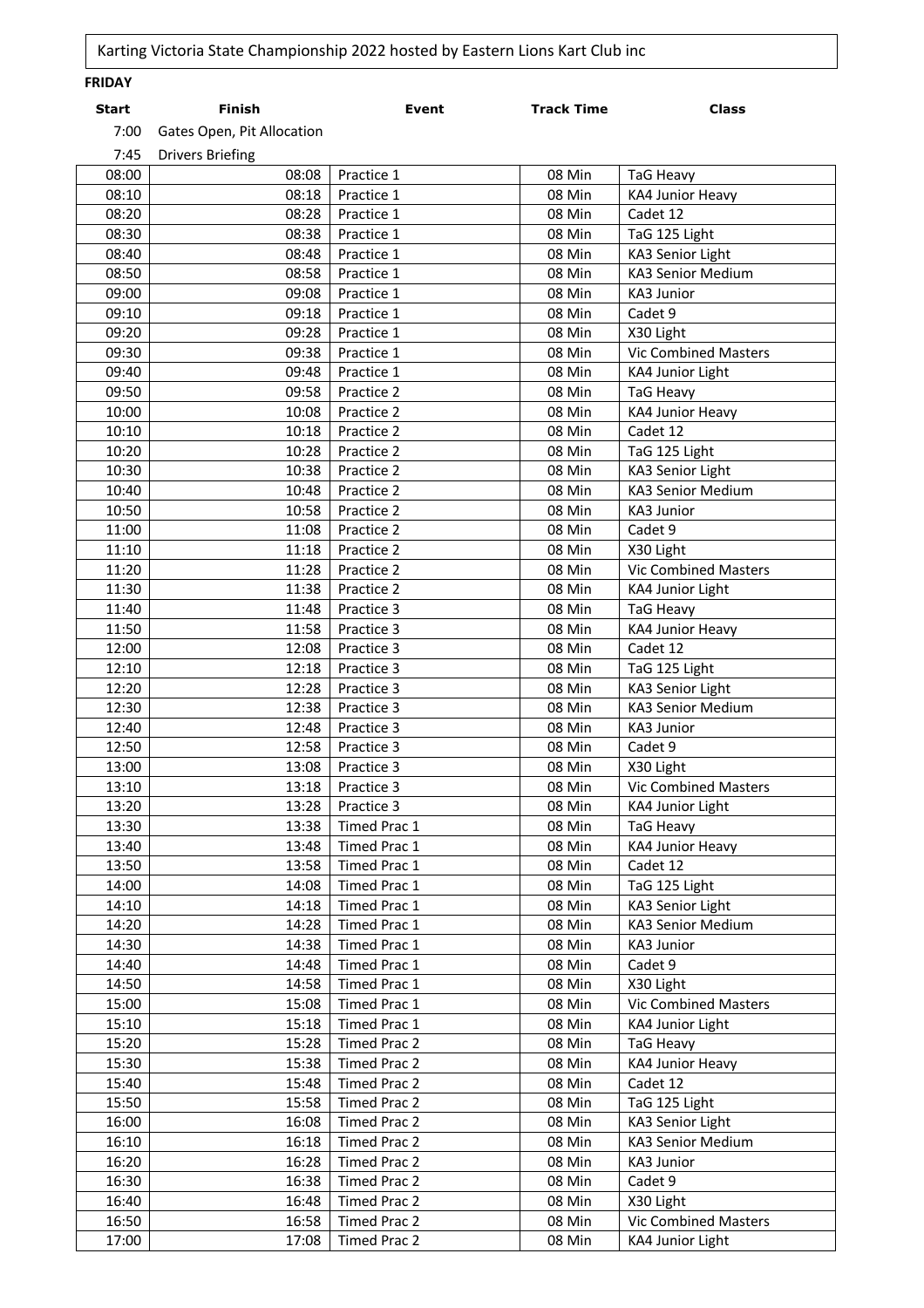Karting Victoria State Championship 2022 hosted by Eastern Lions Kart Club inc

|                           | <b>Tyre</b>               |
|---------------------------|---------------------------|
| <b>Friday 22nd April</b>  | scanning -                |
|                           | Pick up                   |
|                           | seals-                    |
| KA4 Junior Light & Heavy  | Between 8.30 - 9.30 am.   |
| KA3 Senior Light & Medium | Between 9.30 - 10.30am.   |
| Vic Combined Masters      | Between 10.30 -11.00am.   |
| KA3 Junior                | Between 11.00 - 11.45am.  |
| X30 Light                 | Between 11.45 - 12.30 pm. |
| Cadet 12                  | Between 12.45-1.30pm.     |
| Cadet 9                   | Between 1.30 - 2.15pm.    |
| TaG 125 Light & Heavy     | Between 2.15-3.00pm       |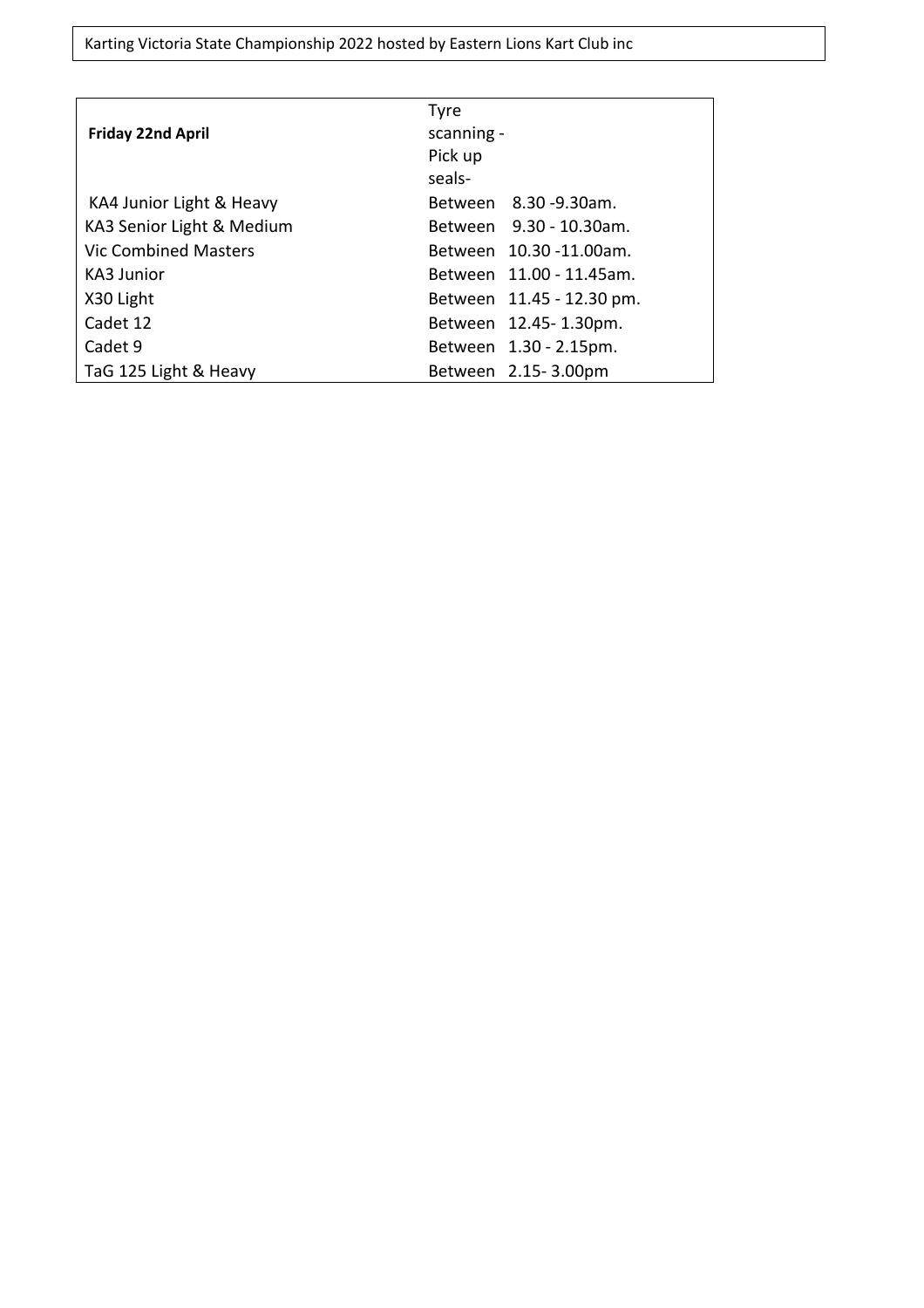# Karting Victoria State Championship 2022 hosted by Eastern Lions Kart Club inc

# **SATURDAY**

| <b>Start</b><br>6:00 | <b>Finish</b> | <b>Event</b><br>Gates<br>Open | <b>Track Time</b> | <b>Class</b>                |
|----------------------|---------------|-------------------------------|-------------------|-----------------------------|
| 8:00                 | 8:08          | Qualifying                    | 08 Min            | TaG Heavy                   |
| 8:11                 | 8:19          | Qualifying                    | 08 Min            | KA4 Junior Heavy            |
| 8:22                 | 8:30          | Qualifying                    | 08 Min            | Cadet 12                    |
| 8:33                 | 8:41          | Qualifying                    | 08 Min            | TaG 125 Light               |
| 8:44                 | 8:52          | Qualifying                    | 08 Min            | <b>KA3 Senior Light</b>     |
| 8:55                 | 9:03          | Qualifying                    | 08 Min            | <b>KA3 Senior Medium</b>    |
| 9:06                 | 9:14          | Qualifying                    | 08 Min            | <b>KA3 Junior</b>           |
| 9:17                 | 9:25          | Qualifying                    | 08 Min            | Cadet 9                     |
| 9:28                 | 9:36          | Qualifying                    | 08 Min            | X30 Light                   |
| 9:39                 | 9:47          | Qualifying                    | 08 Min            | <b>Vic Combined Masters</b> |
| 9:50                 | 9:58          | Qualifying                    | 08 Min            | KA4 Junior Light            |
| 10:01                | 10:13         | Heat 1                        | 12 Laps           | TaG Heavy                   |
| 10:16                | 10:26         | Heat 1                        | 10 Laps           | KA4 Junior Heavy            |
| 10:29                | 10:39         | Heat 1                        | 10 Laps           | Cadet 12                    |
| 10:42                | 10:54         | Heat 1                        | 12 Laps           | TaG 125 Light               |
| 10:57                | 11:09         | Heat 1                        | 12 Laps           | KA3 Senior Light            |
| 11:12                | 11:24         | Heat 1                        | 12 Laps           | KA3 Senior Medium           |
| 11:27                | 11:39         | Heat 1                        | 12 Laps           | <b>KA3 Junior</b>           |
| 11:42                | 11:52         | Heat 1                        | 10 Laps           | Cadet 9                     |
| 11:55                | 12:07         | Heat 1                        | 12 Laps           | X30 Light                   |
| 12:10                | 12:22         | Heat 1                        | 12 Laps           | <b>Vic Combined Masters</b> |
| 12:25                | 12:35         | Heat 1                        | 10 Laps           | KA4 Junior Light            |
| 12:38                | 12:50         | Heat 2                        | 12 Laps           | TaG Heavy                   |
| 12:53                | 13:03         | Heat 2                        | 10 Laps           | KA4 Junior Heavy            |
| 13:06                | 13:16         | Heat 2                        | 10 Laps           | Cadet 12                    |
| 13:19                | 13:31         | Heat 2                        | 12 Laps           | TaG 125 Light               |
| 13:34                | 13:46         | Heat 2                        | 12 Laps           | KA3 Senior Light            |
| 13:49                | 14:01         | Heat 2                        | 12 Laps           | KA3 Senior Medium           |
| 14:04                | 14:16         | Heat 2                        | 12 Laps           | KA3 Junior                  |
| 14:19                | 14:29         | Heat 2                        | 10 Laps           | Cadet 9                     |
| 14:32                | 14:44         | Heat 2                        | 12 Laps           | X30 Light                   |
| 14:47                | 14:59         | Heat 2                        | 12 Laps           | <b>Vic Combined Masters</b> |
| 15:02                | 15:12         | Heat 2                        | 10 Laps           | KA4 Junior Light            |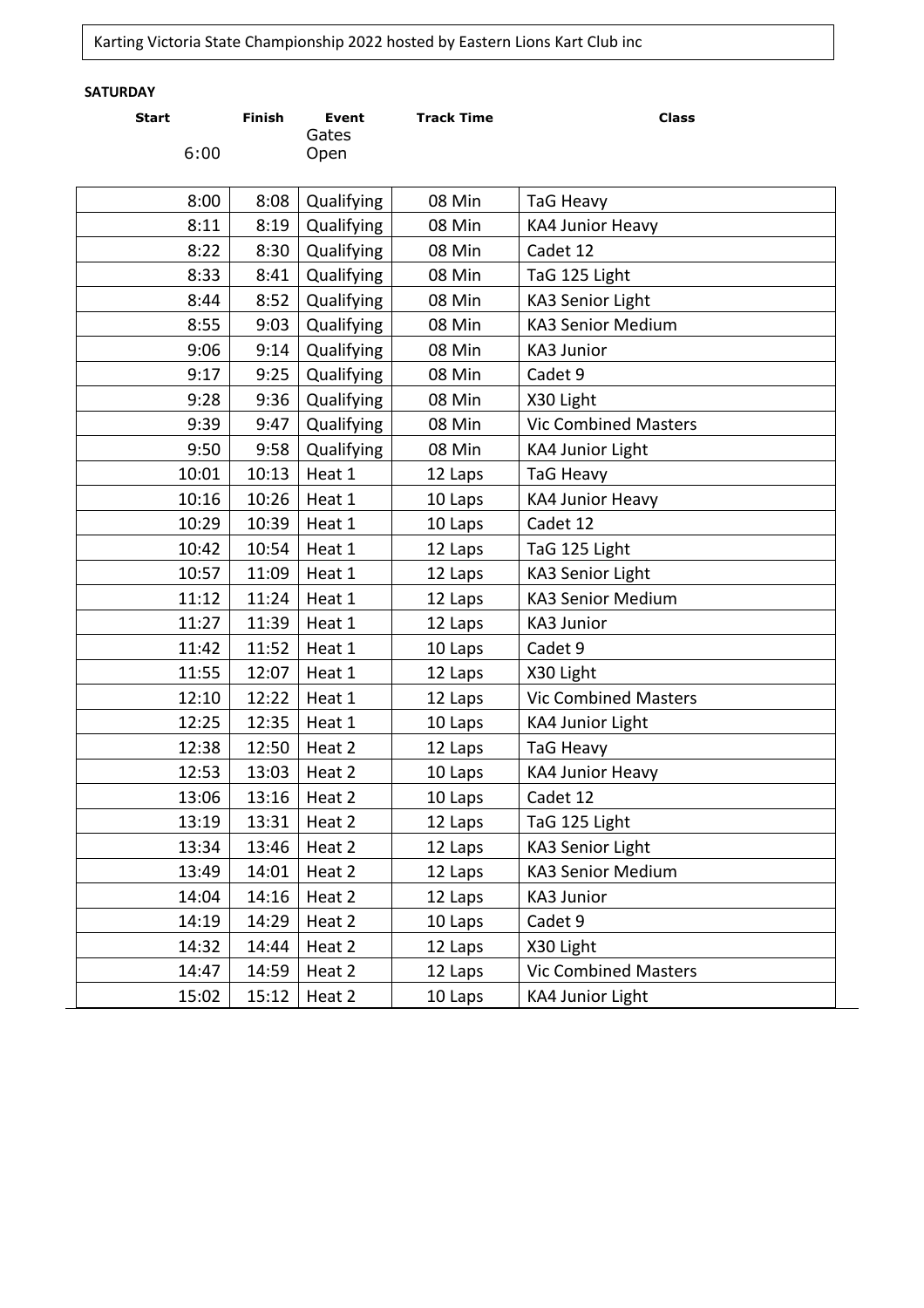Karting Victoria State Championship 2022 hosted by Eastern Lions Kart Club inc

# **SUNDAY**

| <b>Start</b> | <b>Finish</b> | <b>Event</b>  | <b>Track Time</b> | <b>Class</b>                |
|--------------|---------------|---------------|-------------------|-----------------------------|
| 6:00         |               | Gates<br>Open |                   |                             |
| 8:00         | 8:14          | Heat 3        | 16 laps           | <b>TaG Heavy</b>            |
| 8:17         | 8:27          | Heat 3        | 12 laps           | <b>KA4 Junior Heavy</b>     |
| 8:30         | 8:40          | Heat 3        | 12 laps           | Cadet 12                    |
| 8:43         | 8:57          | Heat 3        | 16 laps           | TaG 125 Light               |
| 9:00         | 9:14          | Heat 3        | 16 laps           | <b>KA3 Senior Light</b>     |
| 9:17         | 9:31          | Heat 3        | 16 laps           | <b>KA3 Senior Medium</b>    |
| 9:34         | 9:48          | Heat 3        | 16 laps           | <b>KA3 Junior</b>           |
| 9:51         | 10:01         | Heat 3        | 12 laps           | Cadet 9                     |
| 10:04        | 10:18         | Heat 3        | 16 laps           | X30 Light                   |
| 10:21        | 10:35         | Heat 3        | 16 laps           | <b>Vic Combined Masters</b> |
| 10:38        | 10:48         | Heat 3        | 12 laps           | <b>KA4 Junior Light</b>     |
| 10:52        | 11:09         | Final         | 20 laps           | TaG Heavy                   |
| 11:13        | 11:29         | Final         | 16 laps           | <b>KA4 Junior Heavy</b>     |
| 11:33        | 11:49         | Final         | 16 laps           | Cadet 12                    |
| 11:53        | 12:10         | Final         | 20 laps           | TaG 125 Light               |
| 12:14        | 12:31         | Final         | 20 laps           | <b>KA3 Senior Light</b>     |
| 12:35        | 12:52         | Final         | 20 laps           | <b>KA3 Senior Medium</b>    |
| 12:56        | 13:13         | Final         | 20 laps           | KA3 Junior                  |
| 13:17        | 13:33         | Final         | 16 laps           | Cadet 9                     |
| 13:37        | 13:54         | Final         | 20 laps           | X30 Light                   |
| 14:02        | 14:19         | Final         | 20 laps           | <b>Vic Combined Masters</b> |
| 14:23        | 14:39         | Final         | 16 laps           | KA4 Junior Light            |